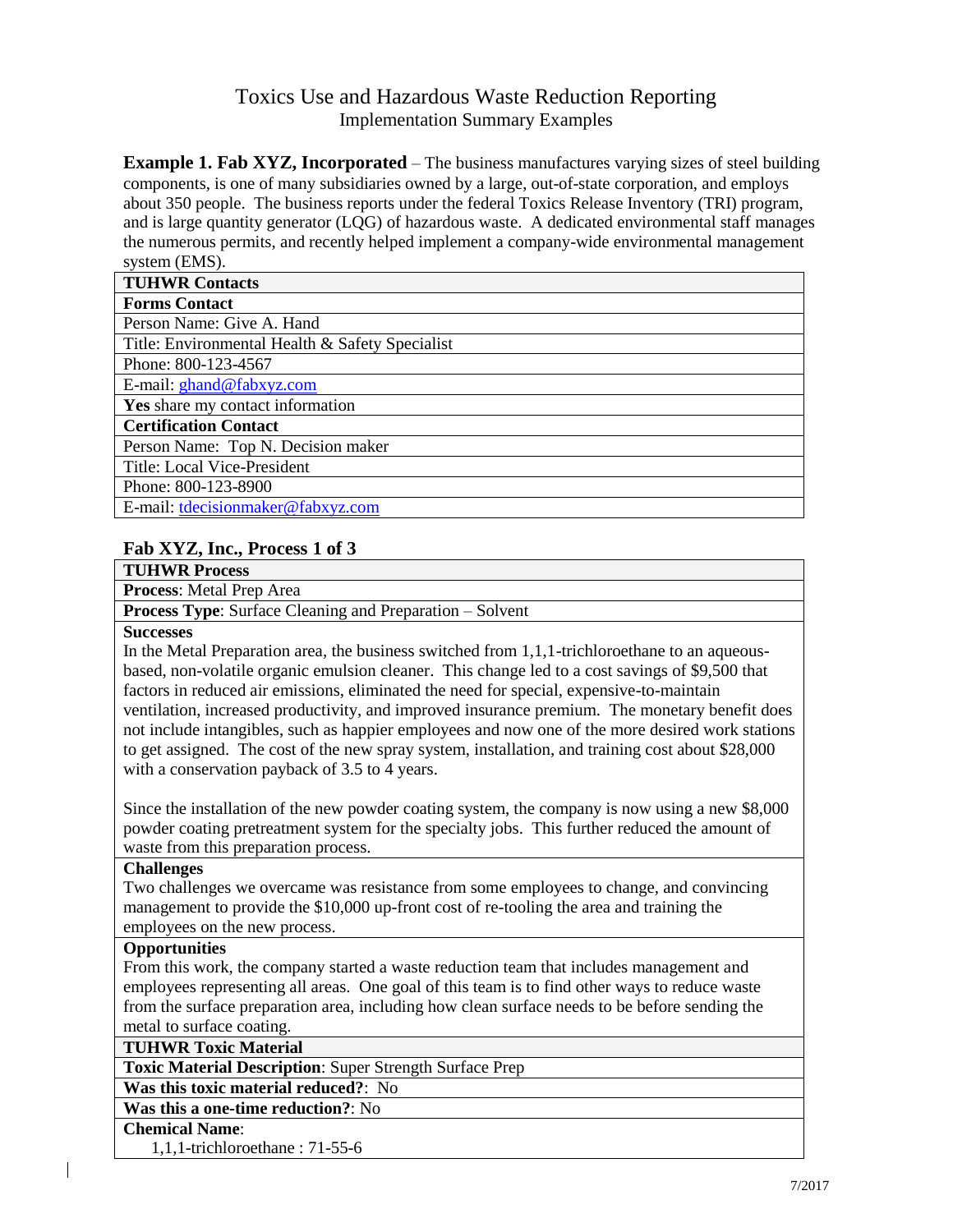#### **Fab XYZ, Inc., Process 2 of 3**

| <b>TUHWR Process</b>                                                                                 |
|------------------------------------------------------------------------------------------------------|
| <b>Process Information</b>                                                                           |
| <b>Process:</b> Metal cutting & processing                                                           |
| <b>Process Type:</b> Manufacturing & Processing - Fabricating                                        |
| <b>Successes</b>                                                                                     |
| We did not have toxics use reduction for this process due to our challenges. However, we do          |
| recycle all our scrap metal. Since the company recycles about 1,000,000 pounds per year, we do       |
| receive a monetary benefit. The amount we receive depends on the demand for metals.                  |
| <b>Challenges</b>                                                                                    |
| Lead is integral to the metal. Manufacturers that supply the raw sheet metal tell us they are        |
| technically unable to eliminate the lead from this process. If we are to reduce lead in our process, |
| we must reduce our production output. When using the metal, processes release lead. We must          |
| report those lead releases under the Toxics Release Inventory requirement, which is why we are       |
| including this in this Summary.                                                                      |
| <b>Opportunities</b>                                                                                 |
| We have and will continue to search for quality sheet metal with less lead content, but all the      |
| suppliers provide lead-containing products. We will continue to find ways to reduce lead releases    |
| to the environment.                                                                                  |
| <b>TUHWR Toxic Material</b>                                                                          |
| <b>Toxic Material Description: Raw sheet metal</b>                                                   |
| Was this toxic material reduced?: No                                                                 |
| <b>Was this a one-time reduction?:</b> No                                                            |
| <b>Chemical Name:</b>                                                                                |
| Lead: 7439-92-1                                                                                      |
| <b>Pounds Reduced: 0</b>                                                                             |
| <b>Money Saved: 0</b>                                                                                |

### **Fab XYZ, Inc., Process 3 of 3**

| A WHO AS A LIVELY A LOVED UP OF U                           |
|-------------------------------------------------------------|
| <b>TUHWR Process</b>                                        |
| <b>Process:</b> Paint Specialty Line                        |
| <b>Process Type:</b> Surface Coating & Finishing - Painting |
|                                                             |

#### **Successes**

In 2004, the company, through its environmental management system (EMS), identified several toxics use and hazardous waste reduction opportunities in the painting area. The EMS team, with support from upper management and reduction ideas from DEQ, concluded the best opportunity for the company, employees, and the environment was to phase in a powder coating system and eliminate the Paint Specialty Line. In 2005, the company eliminated Specialty Line and is using the new powder coating system exclusively for special orders. The company spent \$25,000 for the new system, \$30,000 for new material, and \$25,000 for redesigning, retooling and retraining. The estimated annual payback is about \$53,000. Even though the new material will be an ongoing expense, the conservative payback is three to four years. The payback time may be less, but we did not calculate in the increased efficiencies, increased quality of finish, and labor redistribution. When we add the amounts reduced of volatile organic compounds (VOCs) in the conventional paints and solvents used to clean painting equipment, reduced reporting requirements, and the improved working environment with happier employees, the change was certainly a success.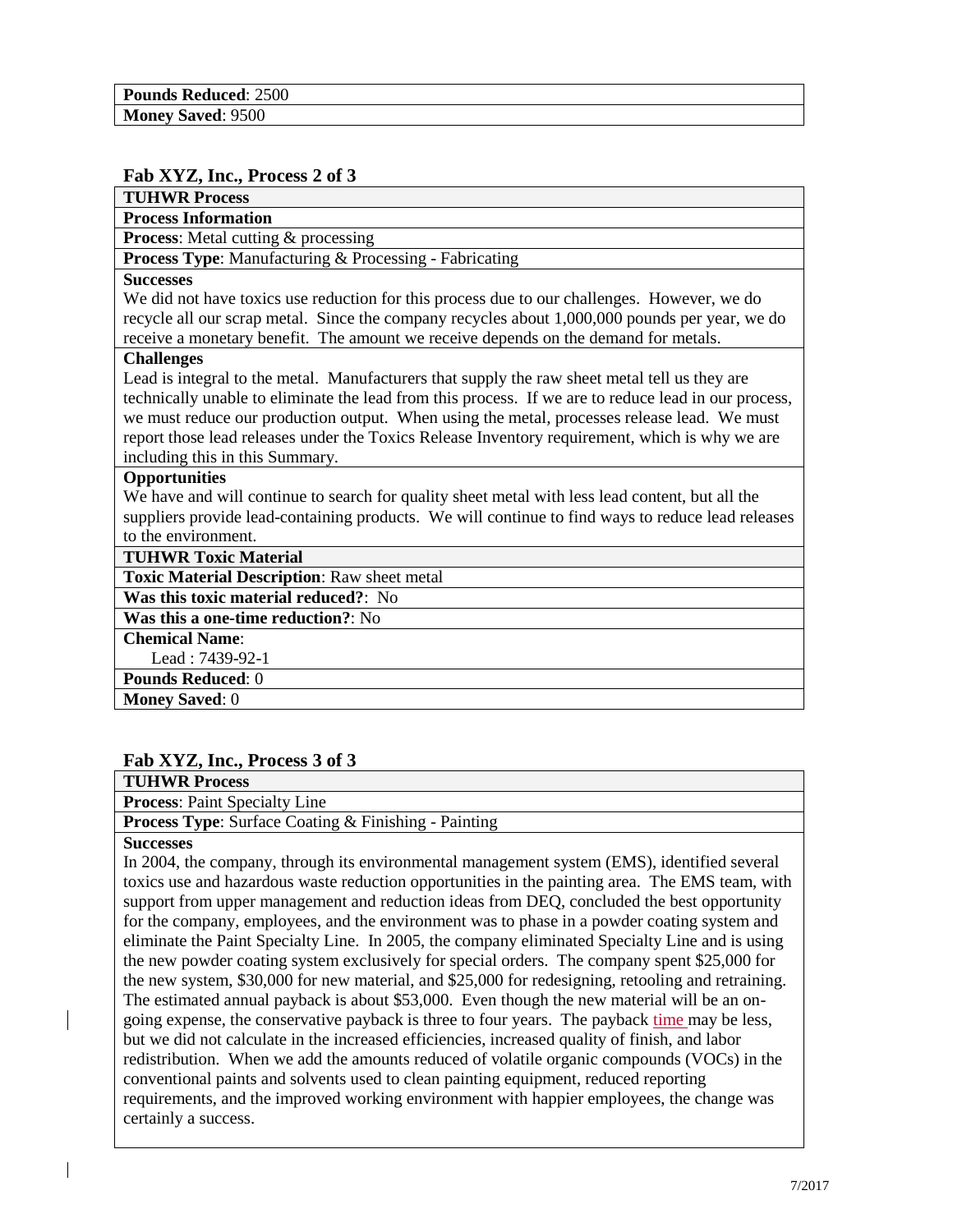#### **Challenges**

Management took about a year to decide to switch to a company-wide EMS, and another two years for a team to identify the important aspects in the EMS. Besides getting upper management support, assigning staff time and providing consultant funds to develop the EMS; the other major challenge was to convince some employees changing a process was a beneficial move for the business. Even though the work was slow and arduous, the challenges focused the EMS team effort on the value of including everyone in the planning process from the beginning. Also, there were concerns raised while evaluating the powder coating alternative, particularly related to product quality and possible labor reductions.

#### **Opportunities**

The EMS team is carefully examining aspects and opportunities with the other painting operations. Two of the goals are to improve the working conditions for the employees while reducing company expenses on inefficient processes. Since the main painting line uses the highest quantity of toxics, emits the highest amount of VOCs, and generates the highest amount of hazardous waste, the EMS team is reviewing numerous alternatives, particularly water-based paints. If successful, the non- or low-VOC paints would address several goals simultaneously.

**TUHWR Toxic Material**

**Toxic Material Description**: Finish coat thinner

**Was this toxic material reduced?**: Yes

**Was this a one-time reduction?**: No

**Chemical Name**:

Methyl ethyl ketone 78933

**Pounds Reduced**: 3200 **Money Saved**: 8600

| <b>Toxic Material Description: Primer</b> |
|-------------------------------------------|
| Was this toxic material reduced?: Yes     |
| <b>Was this a one-time reduction?: No</b> |
| <b>Chemical Name:</b>                     |
| Epoxy resin: 25036-25-3                   |
| Methyl isobutyl ketone: 108-10-1          |
| Barium sulfate: 7727-43-7                 |
| Butyl acetate, n-: 123-86-4               |
| Butyl alcohol, $n - 171-36-3$             |
| Zinc phosphate: $7779-90-0$               |
| <b>Pounds Reduced: 6660</b>               |
| <b>Money Saved: 11700</b>                 |

| <b>Toxic Material Description: Finish coat</b> |
|------------------------------------------------|
| Was this toxic material reduced?: Yes          |
| Was this a one-time reduction?: No             |
| <b>Chemical Name:</b>                          |
| Stoddard solvent: $8052-41-3$                  |
| Chlorobenzotrifluoride, p-: 98-56-6            |
| <b>Pounds Reduced: 9800</b>                    |
| <b>Money Saved: 17000</b>                      |

| <b>TUHWR Hazardous Waste</b>                                     |  |
|------------------------------------------------------------------|--|
| <b>Hazardous Waste Description:</b> Spent paint cleaning solvent |  |
| Was this toxic material reduced?: Yes                            |  |
| <b>Was this a one-time reduction?:</b> No                        |  |
| Hazardous Waste Type?: Solvent - cleaner                         |  |
| <b>Hazardous Waste Codes:</b>                                    |  |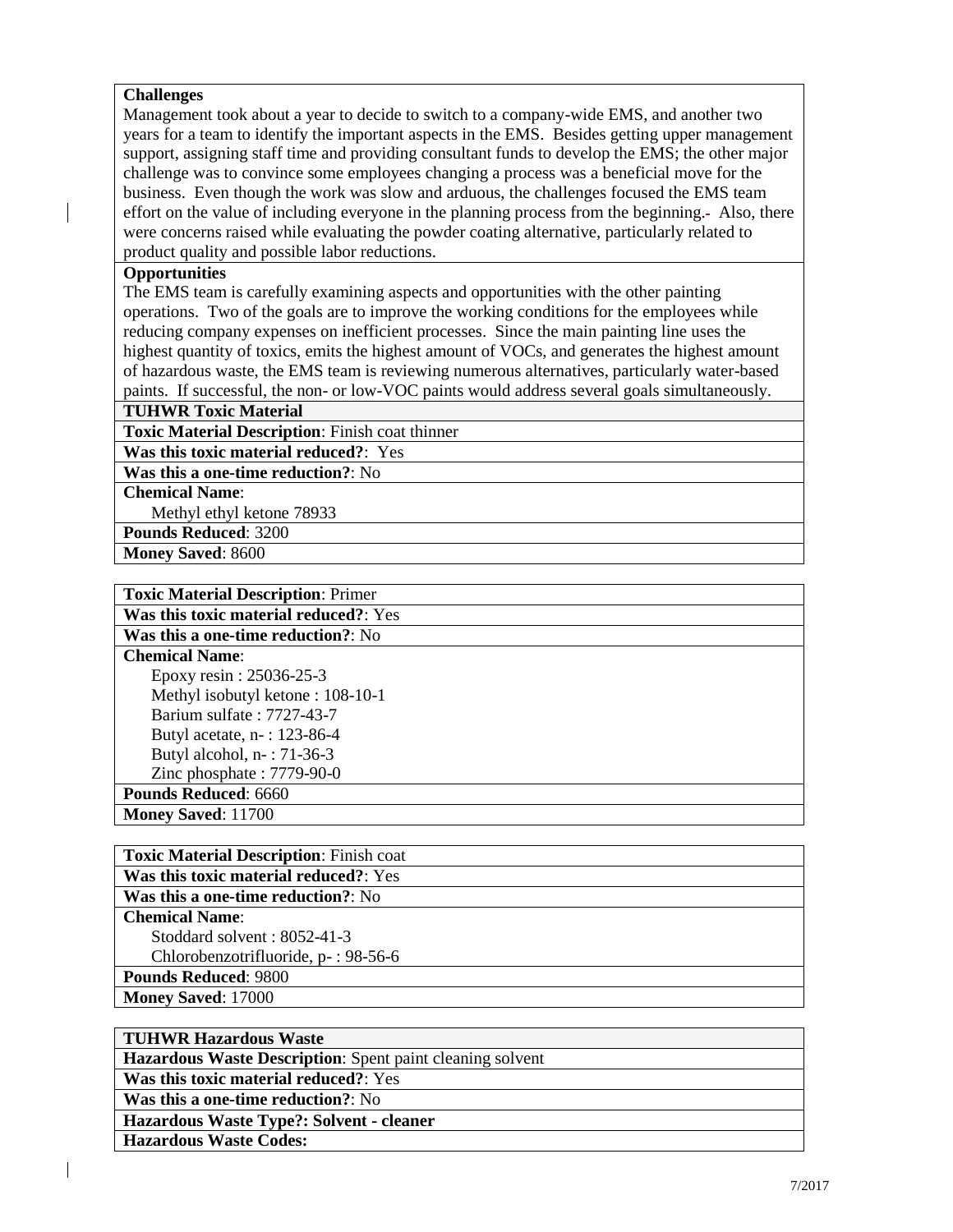| $D001 - Non-listed Ignitable$                             |
|-----------------------------------------------------------|
| $D035 - Methyl$ ethyl ketone                              |
| F005 – Flammable toxic organic solvents and still bottoms |
| <b>Chemical Name:</b>                                     |
| Methyl ethyl ketone: 78-93-3                              |
| <b>Pounds Reduced: 2280</b>                               |
|                                                           |

**Money Saved**: 7400

 $\overline{\phantom{a}}$ 

| <b>Hazardous Waste Description: Still bottoms</b>         |
|-----------------------------------------------------------|
| <b>Was this toxic material reduced?: Yes</b>              |
| <b>Was this a one-time reduction?: No</b>                 |
| <b>Hazardous Waste Type?: Still bottoms</b>               |
| <b>Hazardous Waste Codes:</b>                             |
| $D005 - B$ arium                                          |
| $D035 - Methyl$ ethyl ketone                              |
| F005 – Flammable toxic organic solvents and still bottoms |
| <b>Chemical Name:</b>                                     |
| Barium : 7440-39-3                                        |
| Methyl ethyl ketone: 78-93-3                              |
| <b>Pounds Reduced: 3000</b>                               |
| <b>Money Saved: 7000</b>                                  |

| <b>Hazardous Waste Description: Paint filters</b> |
|---------------------------------------------------|
| Was this toxic material reduced?: Yes             |
| <b>Was this a one-time reduction?:</b> No         |
| <b>Hazardous Waste Type?: Filter</b>              |
| <b>Hazardous Waste Codes:</b>                     |
| $D005 - B$ arium                                  |
| $D035 - Methyl$ ethyl ketone                      |
| <b>Chemical Name:</b>                             |
| Barium: 7440-39-3                                 |
| Methyl ethyl ketone: 78-93-3                      |
| <b>Pounds Reduced: 250</b>                        |
| <b>Money Saved: 1650</b>                          |

**See Next Page for Second Example**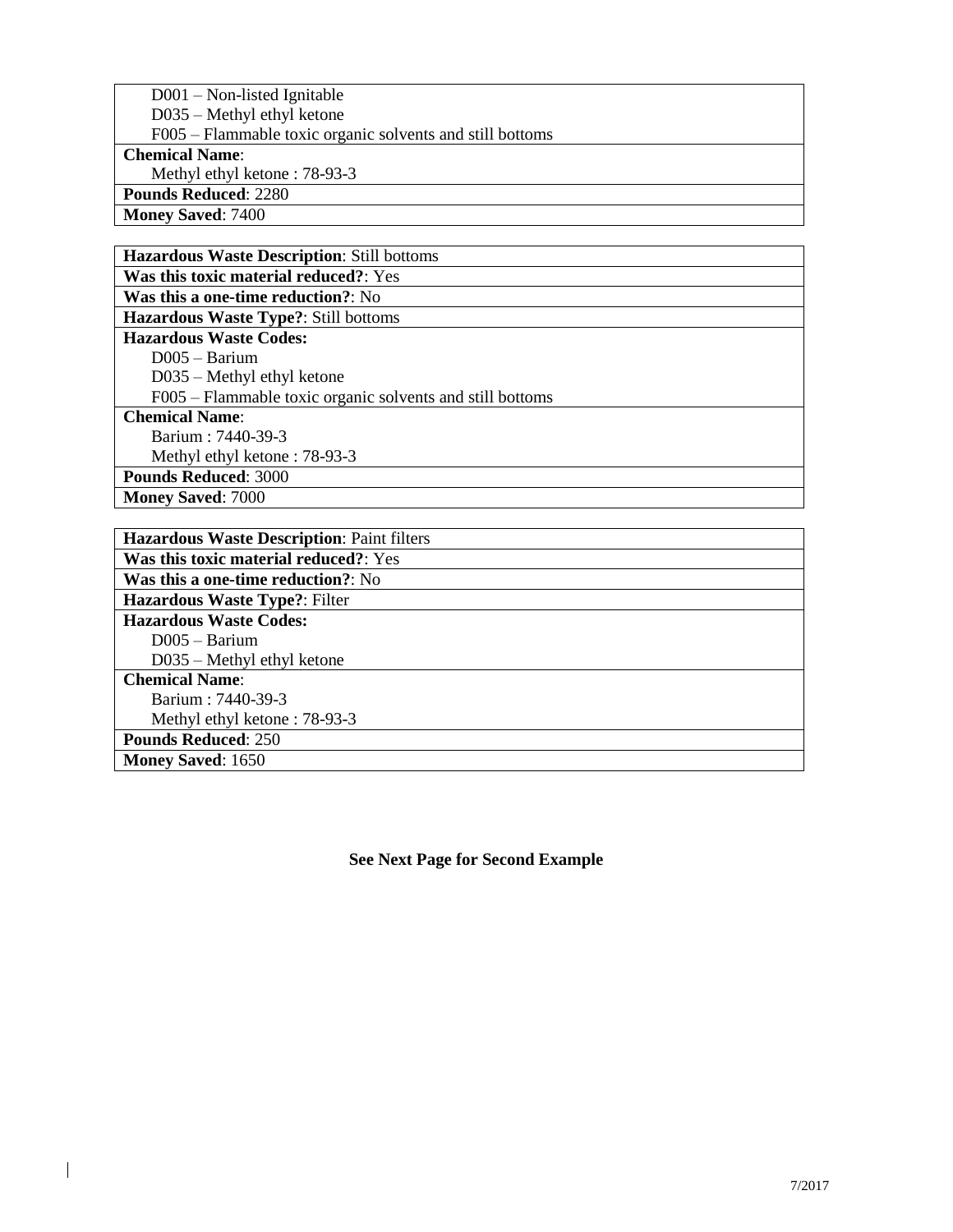**Example 2. Specialty Repairs, LLC** – This Oregon business repairs specialized equipment, employs about 35 people. Besides his managerial and quality assurance duties, the shop supervisor is responsible for managing the company's small quantity generator (SQG) amounts of hazardous waste and its 7-page Toxics Use and Hazardous Waste Reduction Plan.

Specialty Repairs, LLC – Process Example 1 of 1

| <b>TUHWR Process</b>                                  |
|-------------------------------------------------------|
| <b>Process:</b> Plant equipment maintenance           |
| <b>Process Type:</b> Repair & Maintenance - equipment |
|                                                       |

#### **Successes**

The company purchased a small aqueous-based spray cabinet for \$5,000, installed by employees for about \$150, retrained the employees, and will annually remove about \$75 of hazardous waste sludge from the new washer. When adding up the costs for new solvent, time cleaning, exposure to the solvent and waste management, the business saved over \$1,700 annually. The payback for the washers and related costs is roughly three years.

Since chlorinated solvents in spray cans create potential health concerns and unwanted hazardous wastes, the company chose to eliminate all cleaning products containing chlorinated solvents. This led to eliminating other products containing harmful toxic chemicals. When the shop eliminated the chlorinated solvents, the used oil no longer failed the "sniff test" performed by the used oil hauler. We eliminated the need to ship our used oil as hazardous waste, and now recycle it as used oil. The cost savings was at least \$1,500 from eliminating a hazardous waste.

## **Challenges**

There were several challenges, but the one that took the most time was convincing some repair staff that the new parts washer was more efficient and required less maintenance. Employees continuously repeated how long they had used solvent to clean parts for years, and that new equipment will only create more hassles. The company tried a model aqueous parts washer as a trail. Shortly after the trial started, most shop employees agreed that the new water-based units saved labor and cleaned parts as well as the solvent-based units.

#### **Opportunities**

Our newly-revised TUHWR Plan challenges us to find lighting alternatives to eliminate mercurycontaining lamps that use less energy, and to reduce the amount and expense of shop rags.

#### **TUHWR Toxic Material**

**Toxic Material Description**: Solvent – cleaning

**Was this toxic material reduced?**: Yes

**Was this a one-time reduction?**: No

## **Chemical Name**:

Petroleum distillates : 64742-47-8

**Pounds Reduced**: 1920

**Money Saved**: 1700